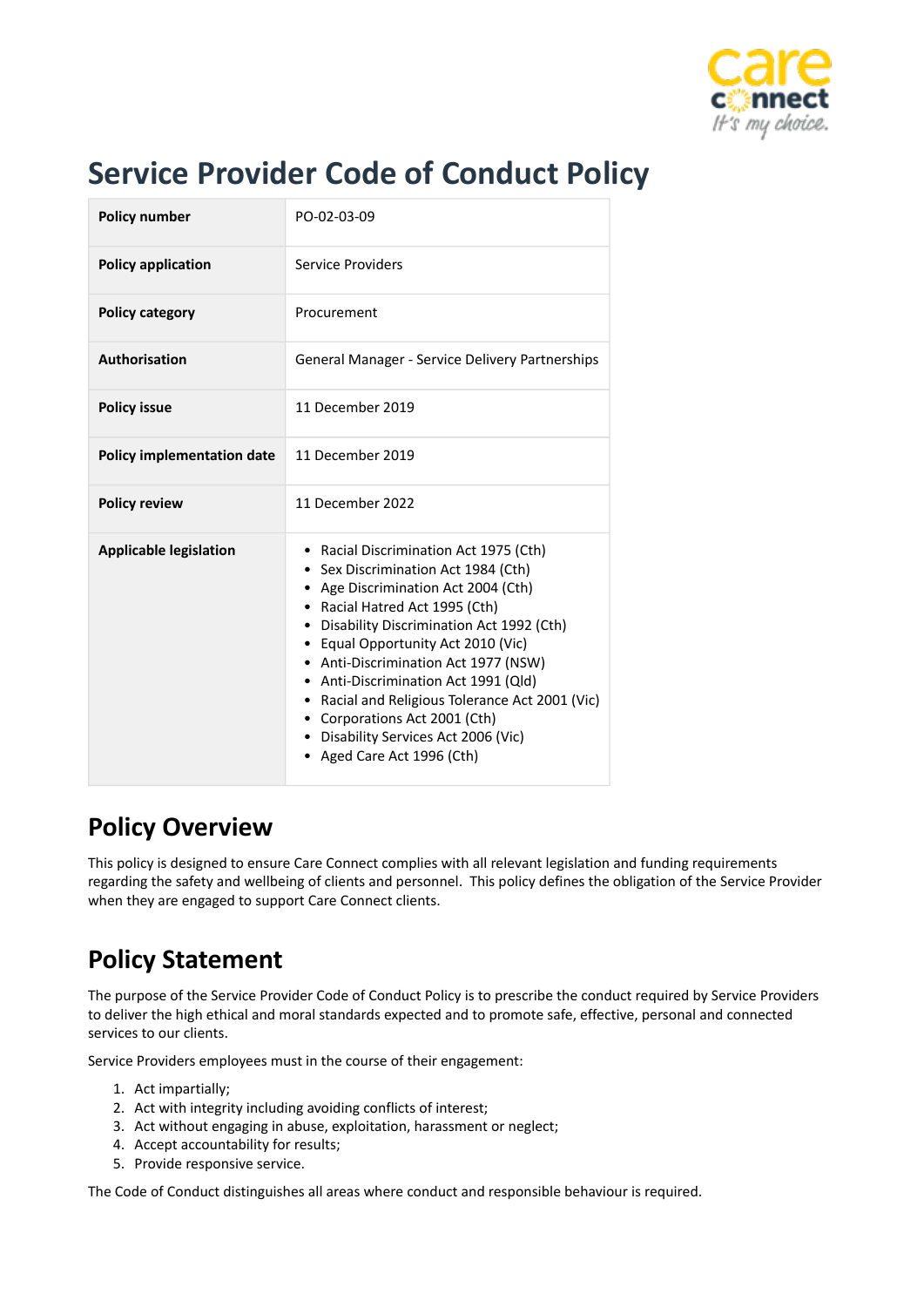#### Scope

This Code of Conduct applies to the following people or groups of people appointed by the Service Provider:

- All people employed directly (whether full, part-time, casual or fixed term);
- All volunteers;
- All work experience students (including trainees and apprentices) or similar arrangement under an official work placement;
- All contractors or consultants (including contractors or consultants engaged through an employment agency).

#### Expectations

Care Connect expects a high standard of personal conduct and professionalism from its Service Providers. In line with our zero tolerance for abuse of any kind, all Service Providers and its employees are expected to:

- Act at all times with respect, honesty, transparency, ethically and with courtesy towards the client;
- Have and comply with a written Conflict of Interest Policy (or equivalent) that ensures timely disclosure of any actual or potential conflict of interest;
- Not engage in fraud, corruption, unethical conduct;
- Not engage in sexual harassment or harassment of any kind;
- Not discriminate, disadvantage, vilify or victimize someone due to their racial background, religion, age, gender, marital status, pregnancy or disability;
- Provide a culturally safe environment;
- Act, and be seen to act, properly and in accordance with the requirements of all relevant State and Commonwealth legislation;
- Not impose their own beliefs and values on a Care Connect client nor obstruct a client's legal rights;
- Not counsel a Care Connect client unless qualified and engaged to do so;
- Offer gifts or benefits to Care Connect employees or its clients;
- Not misuse alcohol, drugs or other substances when at work or engaged in work related activities;
- Respect professional relationship boundaries around the development of personal relationships with clients, or others with which they have a professional standing, and/or where there is a power in-balance in the professional relationship; be mindful of appropriate levels of personal information sharing.

### **Associated Documents**

### **Reference Documents**

#### **Document Name**

Fraud and corruption control framework - State of Victoria, November 2016

### **Definitions**

**Abuse** - is a violation of a person's human rights and has a number of forms such as financial abuse, emotional abuse, physical abuse, sexual abuse and neglect